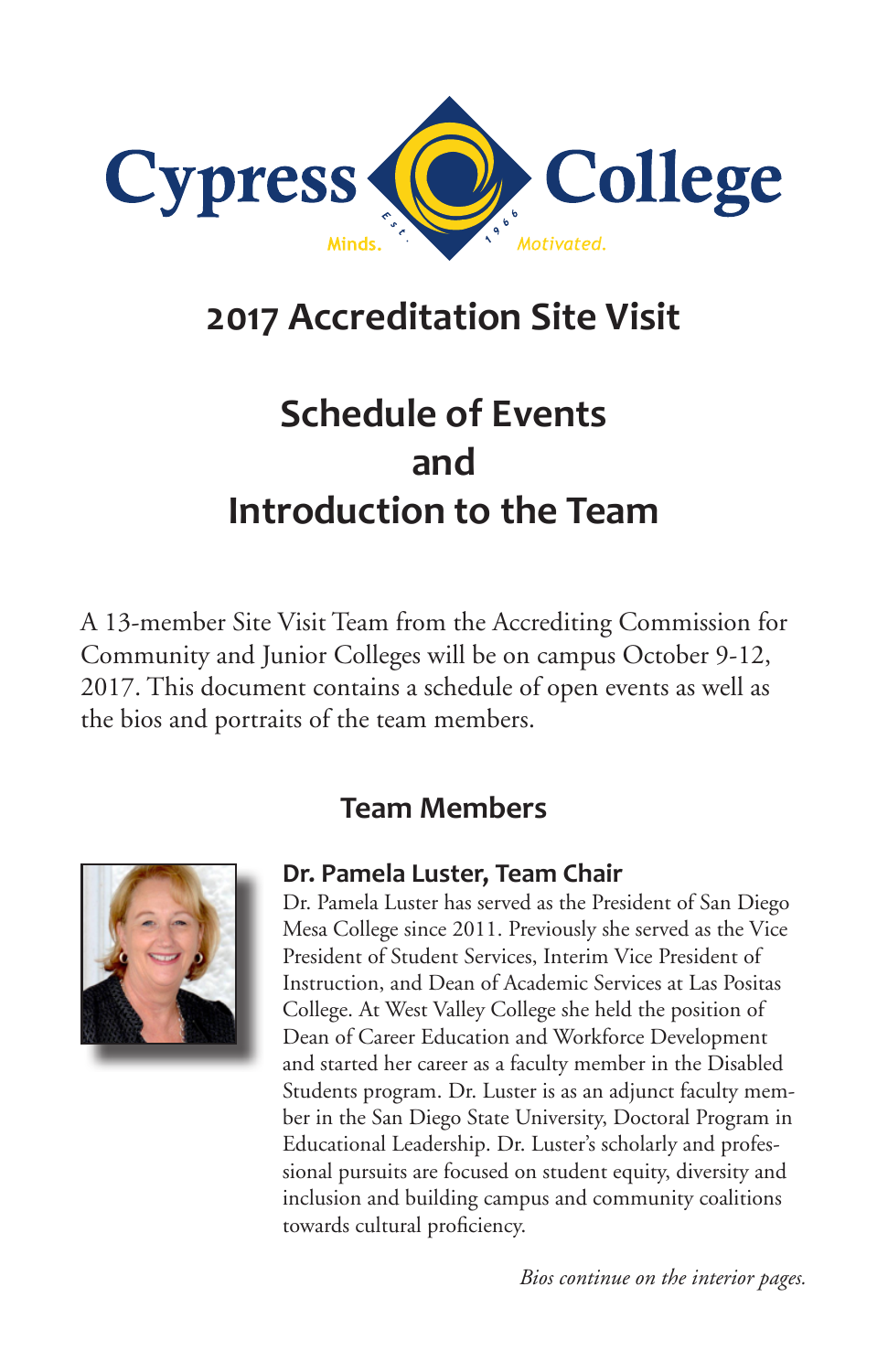











#### **Dr. Susan Topham**

Dr. Susan Topham has approximately 25 years of progressive administrative and leadership experience in student services, instruction and organizational development. She is currently serving as the Acting Dean of the School of Mathematics and Natural Sciences at San Diego Mesa College.

## **Dr. Margarita A. Pillado**

Dr. Margarita A. Pillado is serving her second term as the Faculty Accreditation Coordinator at Los Angeles Pierce College. She is also the Second Vice President of the Pierce Academic Senate and Curriculum Committee Chair. Dr. Pillado is also a committed Spanish language instructor in traditional and Distance Education classes.

#### **Sondra Bergen**

Sandra Bergen is a professor of English at College of the Sequoias in Visalia. During her nearly 20 years there, she has served extensively on the college's Academic Senate and accreditation work groups and task forces, as well as the college's curriculum committee.

#### **Dr. Don Miller**

Dr. Don Miller is the Interim Vice President of Academic Services at Las Positas College. Prior to his current position he served as dean of academic services for the Division of Arts and Humanities as well as learning communities, social sciences, the Library, Reading and Writing Center, and as administrator assigned to multiple construction projects.

#### **Stefanie Sasaki**

Stefanie Sasaki is an Assistant Professor and Instruction Librarian at Honolulu Community College. In addition to teaching information literacy skills, she manages the library's electronic resources and web content. As a full-time faculty member she recently served as System Chair for the Faculty Senate Executive Committee.

#### **Dr. Monica Pactol**

Monica Pactol currently serves as Vice President of Instruction and Accreditation Liaison Officer at Folsom Lake College. She was a full time faculty member in Communication Studies at West Valley College. She has served as Director of Instructional Outreach at Arapahoe Community College in Littleton CO, and as Dean of Instruction at FLC.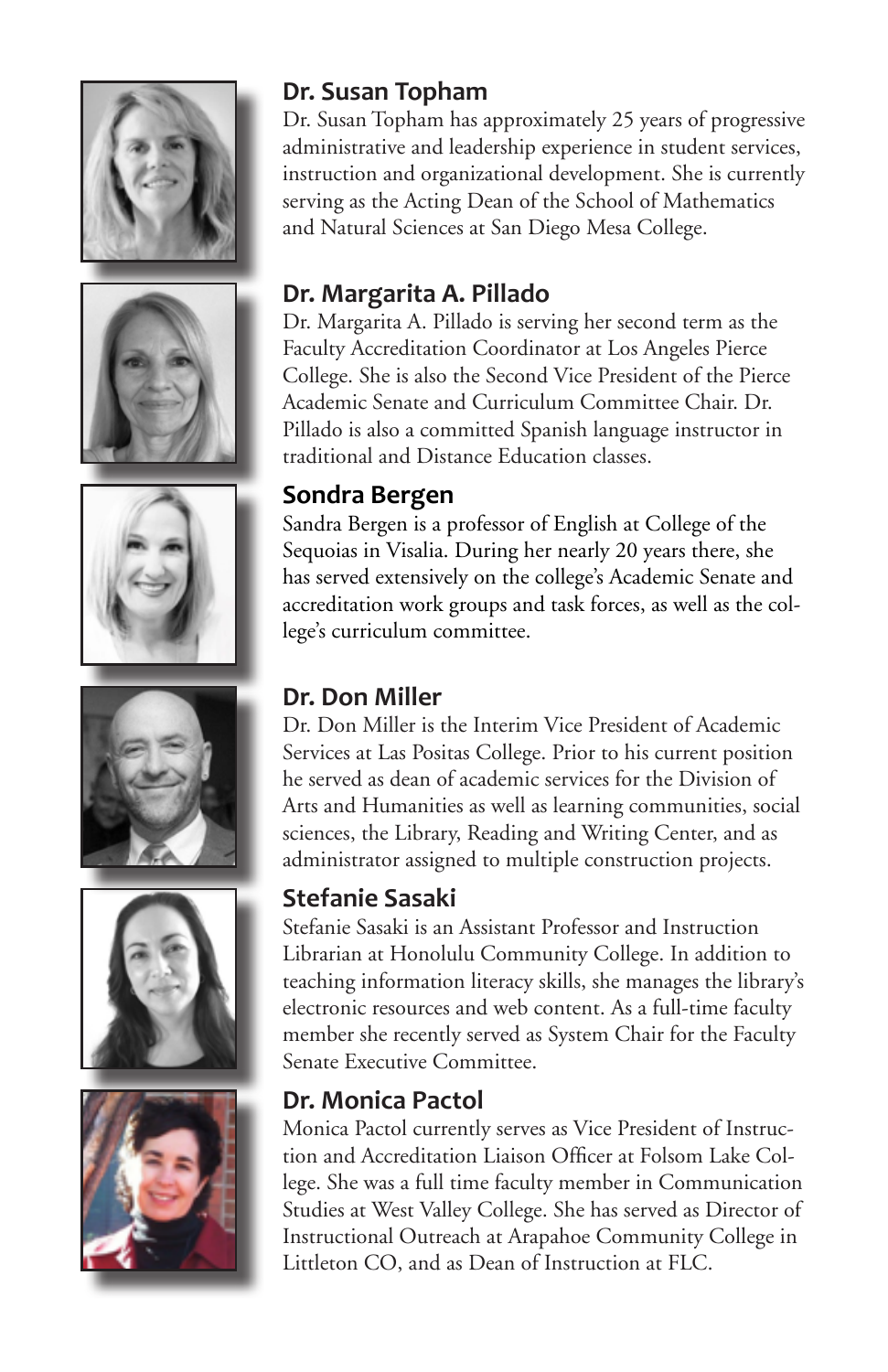











### **Dr. Denis G. Wright**

Dr. Denis G. Wright has been President of the Charlotte Campus of Florida SouthWestern State College for the past two years. He served from 2013 until the end of 2015 as Vice President of Academic Affairs for FSW. Dr. Wright has served on 10 college site visitation teams in his region and as the baccalaureate expert on two ACCJC reviews.

#### **Dr. Dotti Cordell**

Dr. Dotti Cordell been the Director of the Student Health Clinic at San Diego City College since 2001, and served as the campus-wide SLO Co-Coordinator from 2003-2014. Her dissertation focused on caring between professors and African American Community College students. Dr. Cordell worked in tertiary level pediatric nursing from 1981-2001.

#### **Susan Lamb**

Susan Lamb most recently served as the Interim Chancellor of City College of San Francisco where she provided the leadership to move the college within a two-year period from Restoration Status to reaffirmation of accreditation for the full seven-year cycle. Previously, Ms. Lamb, worked within the Contra Costa Community College District.

### **Dr. Kathryn Mueller**

Dr. Kathryn "Kate" Mueller is Dean of Enrollment Services at Orange Coast College. She has also served as Dean of Student Services. Areas of expertise and topics that she frequently presents and consults on include: student learning outcomes, assessment in Student Affairs, behavioral assessment and student conduct issues, and ethical leadership.

### **Dr. Rachelle Agatha**

Dr. Rachelle Agatha has served as the Vice President of Administrative Services of San Diego Mesa College since 2013. Previously she held the roles of Chief Financial Officer and Corporate Vice President of the University of St. Augustine and Vice President of Financial Operations of Scripps Green Hospital.

#### **Dr. Marybeth Buechner**

Dr. Marybeth Buechner is the Dean of Planning, Research and Institutional Effectiveness at Sacramento City College, and the campus Accreditation Liaison Officer. For 17 years, she served as a professor at Cosumnes River College. Her roles included Chair of the Curriculum Committee, SLO coordinator, and Vice President of the Academic Senate.